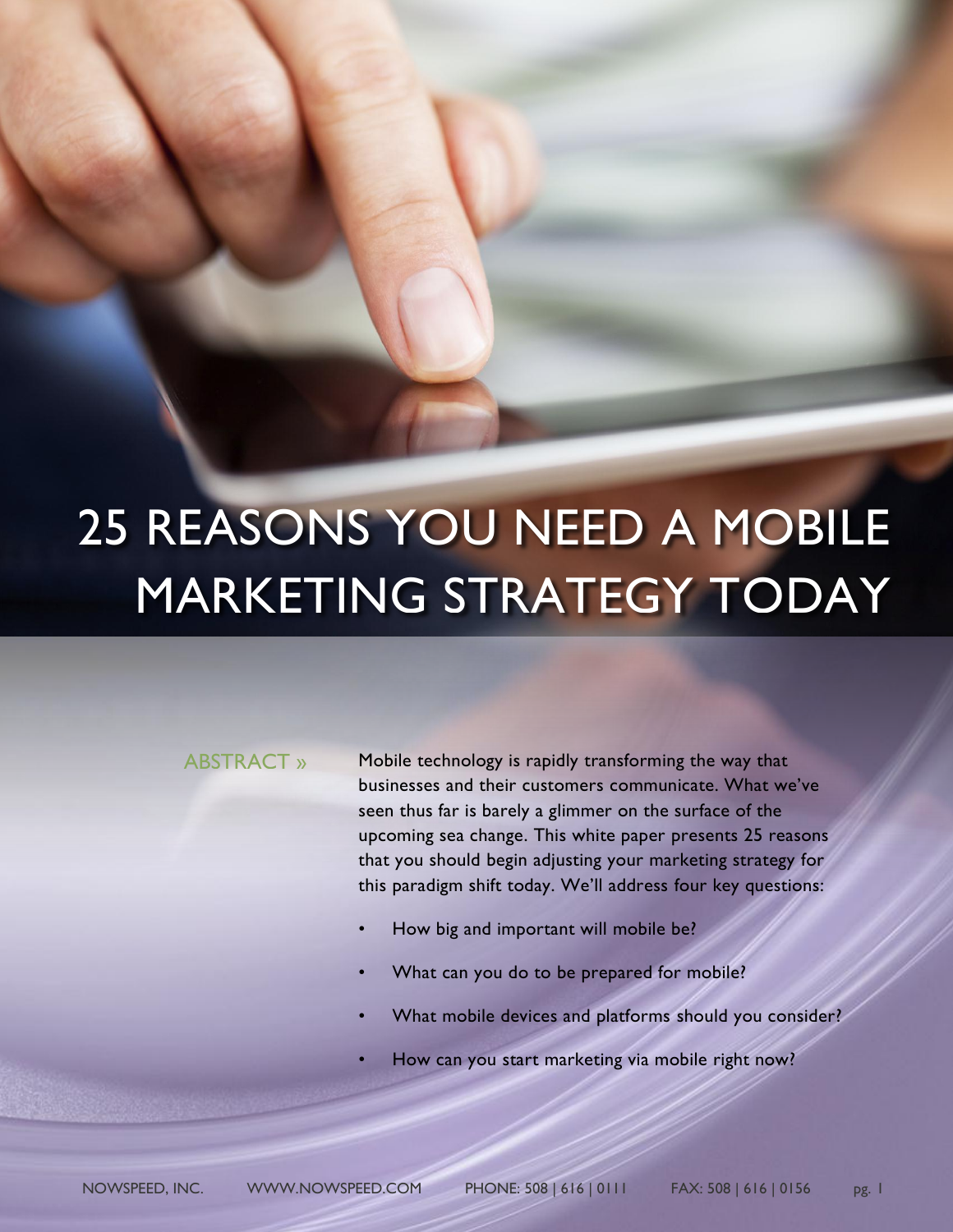These 25 reasons will jump-start your efforts to create a mobile marketing strategy that works...



## 1. YOU CAN MARKET WITH MOBILE RIGHT NOW

If you haven't already launched a mobile website, implemented a mobilespecific marketing campaign or dabbled in mobile search advertising, what's stopping you? It's important to begin identifying your mobile market, what devices they are using to access your content and what works with your audience marketing via mobile. And the quickest way to get that information is by testing the waters with some simple campaigns:

- An email campaign optimized for mobile
- A Google pay-per-click (PPC) campaign optimized for mobile
- An SMS text-messaging campaign

## 2. MASSIVE GLOBAL MOBILE STATS

There are now about 5 billion people in the world who have mobile phones, about 70 percent of the population. There are 3 billion mobile devices (phones and tablets) that can currently connect to the web. In regard to mobile and text, 8 trillion texts were sent in 2011, which is just a staggering number.

- 5B mobile phones active
- 3B devices can access the web
- 8T texts sent in 2011

#### 3. MOBILE IS VERY POPULAR IN THE US

While the US only has 6 percent of the world's mobile subscribers, it has 20 percent of the 3G and 4G subscribers. With the extra bandwidth to handle smartphones, the US is poised to lead the world on the mobile web.

- US population approximately 300M
- 330M US mobile subscribers
- 102.3% US mobile penetration
- 20% of global 3G/4G subscribers are in the US
- 238M US mobile web subscribers
- 72% US mobile web penetration
- 95M US smartphones

#### 4. SMARTPHONES ARE JUST THE BEGINNING

Just about every person in the US over the age of 13 has a mobile phone, and some have two or more mobile devices including tablets and eReaders. 95 million people in the US are using smartphones with fast 3G/4G access to the web.

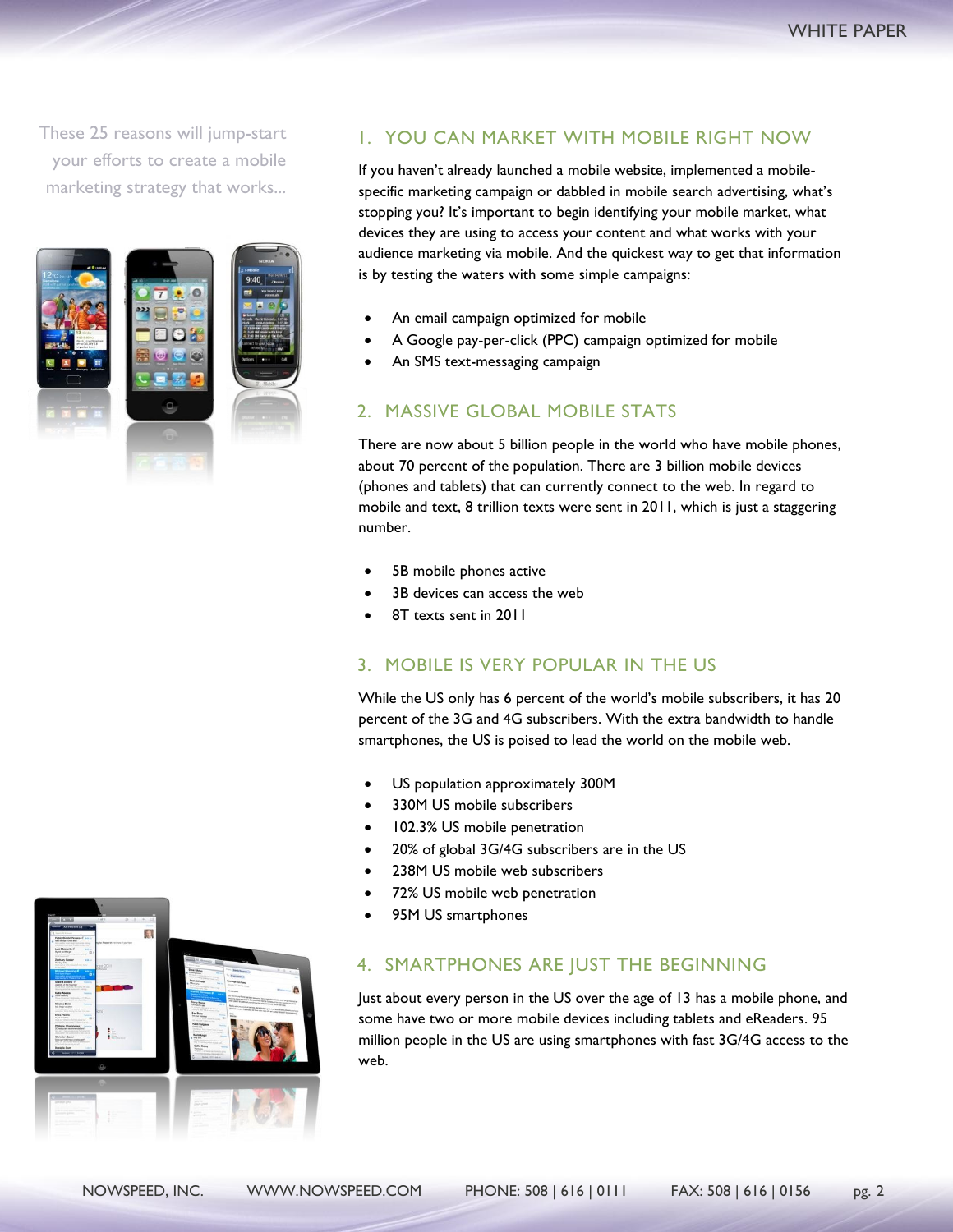

## 5. YOUR PRIMARY BUSINESS TOOL WILL BE A MOBILE DEVICE SOONER THAN LATER

An interesting study from Morgan Stanley projects that mobile Internet users will surpass desktop Internet users in early 2014. Currently, 25 percent of US consumers are using a mobile device as their primary device for accessing the Internet.

#### 6. MOBILE IS PERSONAL AND IMMEDIATE

Mobile devices have the potential to be far more personal than, say, a desktop computer. People carry mobile devices pretty much everywhere they go and have them on 24/7. Because of an individual's constant proximity to the mobile phone, there are some interesting usage comparisons.

Consider an email message that doesn't get opened on a desktop computer for an hour or so. The situation is almost unthinkable on a mobile device. A text message is typically opened within one minute. Studies have shown that approximately 97 percent of all texts are opened within four minutes, which is just amazing.

What does this mean for businesses that send messages via mobile? The message is viewed by the recipient almost instantaneously:

- Avg. email opened within 90 min.
- Avg. open rate for email marketing campaigns is 10%
- Average text opened within 90 sec.
- 91% of Americans have a mobile device within reach 24/7
- 97% of all texts opened within four minutes
- 24/7 availability via mobile is a requirement for certain businesses

## 7. MOBILE IS A BILLBOARD AND A CASH REGISTER

Mobile advertising's growth rate is accelerating; it reached about a billion dollars in 2011, up almost 50 percent from 2010. Mobile purchases now account for around 15 percent of all online retail sales in the US, and that figure is growing by about 40 percent per year.

## 8. MOBILE IS SOCIAL

Mobile usage is very social. Currently, the majority of Twitter usage is via mobile, and there are similar stats for Facebook. Mobile users are twice as active on these social networks compared to non-mobile subscribers for both Twitter and Facebook.

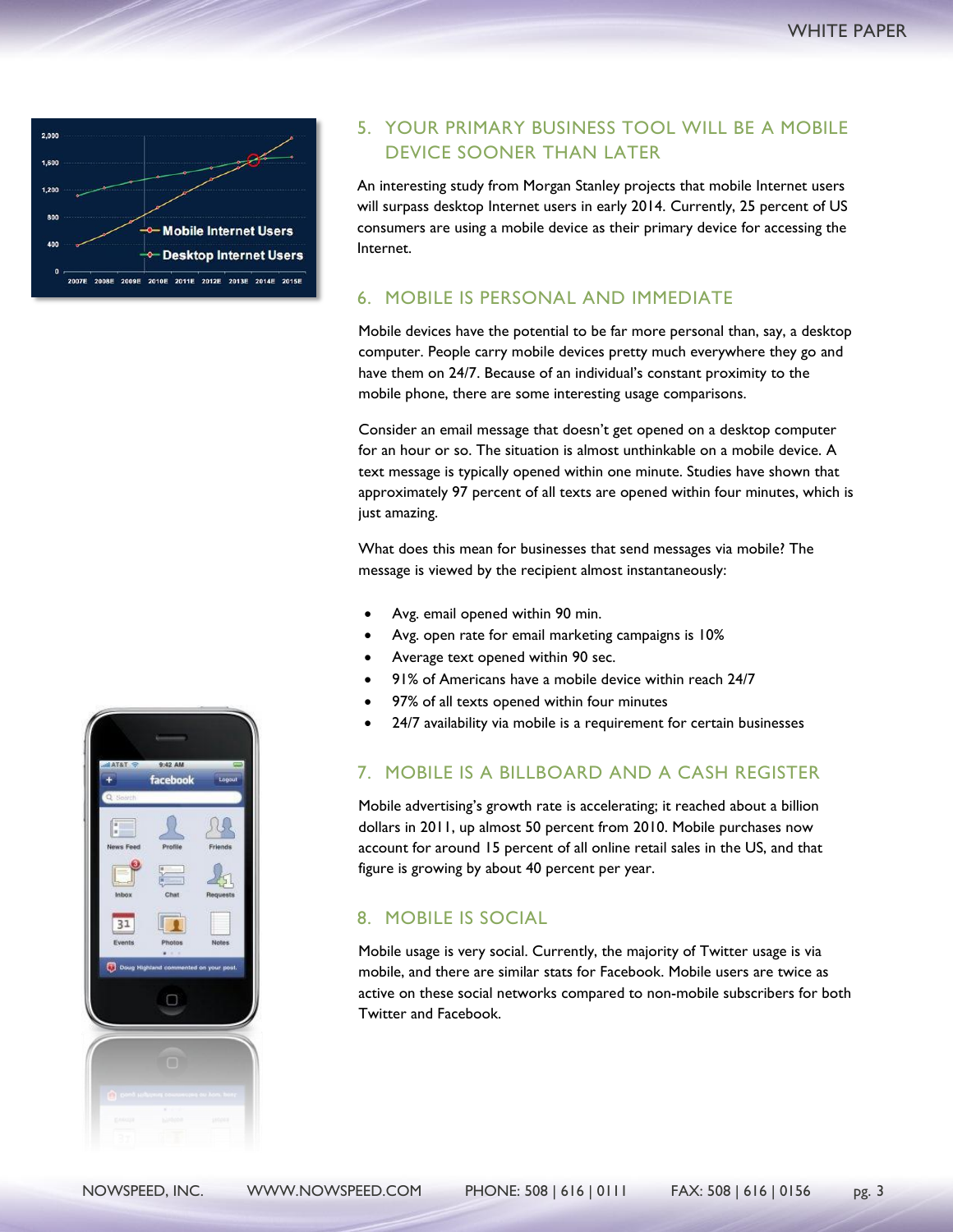

## 9. YOU DON'T WANT TO BE LEFT BEHIND

Businesses shouldn't ignore how integral mobile devices will become for their target market. Chances are your best prospects have a mobile phone with them right now, and it is probably a smartphone. Mobile devices are already becoming their primary gateway to the Internet. How long until your competitors realize the opportunity this presents them to communicate with these prospects? Do you really want to be playing catch-up?

### 10. CONDUCTING A MOBILE AUDIT IS A BREEZE

Even if you've just begun thinking about mobile marketing, you can still evaluate your readiness and opportunity fairly quickly and painlessly. Ask yourself the following:

- Do you have a mobile website? If not, how well does your main website display on a smartphone? How about on a tablet?
- How much of your current website traffic is mobile, and how much has that changed/grown in the past year? What operating systems and mobile browsers are accessing it? What global or national regions are your mobile visitors coming from?
- Do your competitors have mobile websites? Are they running mobile campaigns?
- Has your company considered developing a mobile app? Do any of your competitors offer one or more?
- What kind of content do you have that can be repurposed for mobile distribution?
- Are your employees using mobile devices? How are they using them?
- Do you have the tools and the technology in place to handle tracking mobile users? Can this be tracked through to your CRM system?

# 11. MOBILE OPERATING SYSTEMS ARE IMPROVING AND CONSOLIDATING

Mobile applications (apps) are a very powerful way to reach certain audiences. But the wide spectrum of different devices out there might make the prospect of creating apps for your mobile market seem daunting.

The fact is, however, that only a few mobile operating systems dominate the global marketplace: Apple's IOS, Android and Symbian. The release of Windows 8 may add another major player to the list, especially for tablets. But overall, it's a digestible landscape of technologies to support. If you research your audience thoroughly, you may find that you need to only support one or two platforms to reach the majority of your prospects anyway.

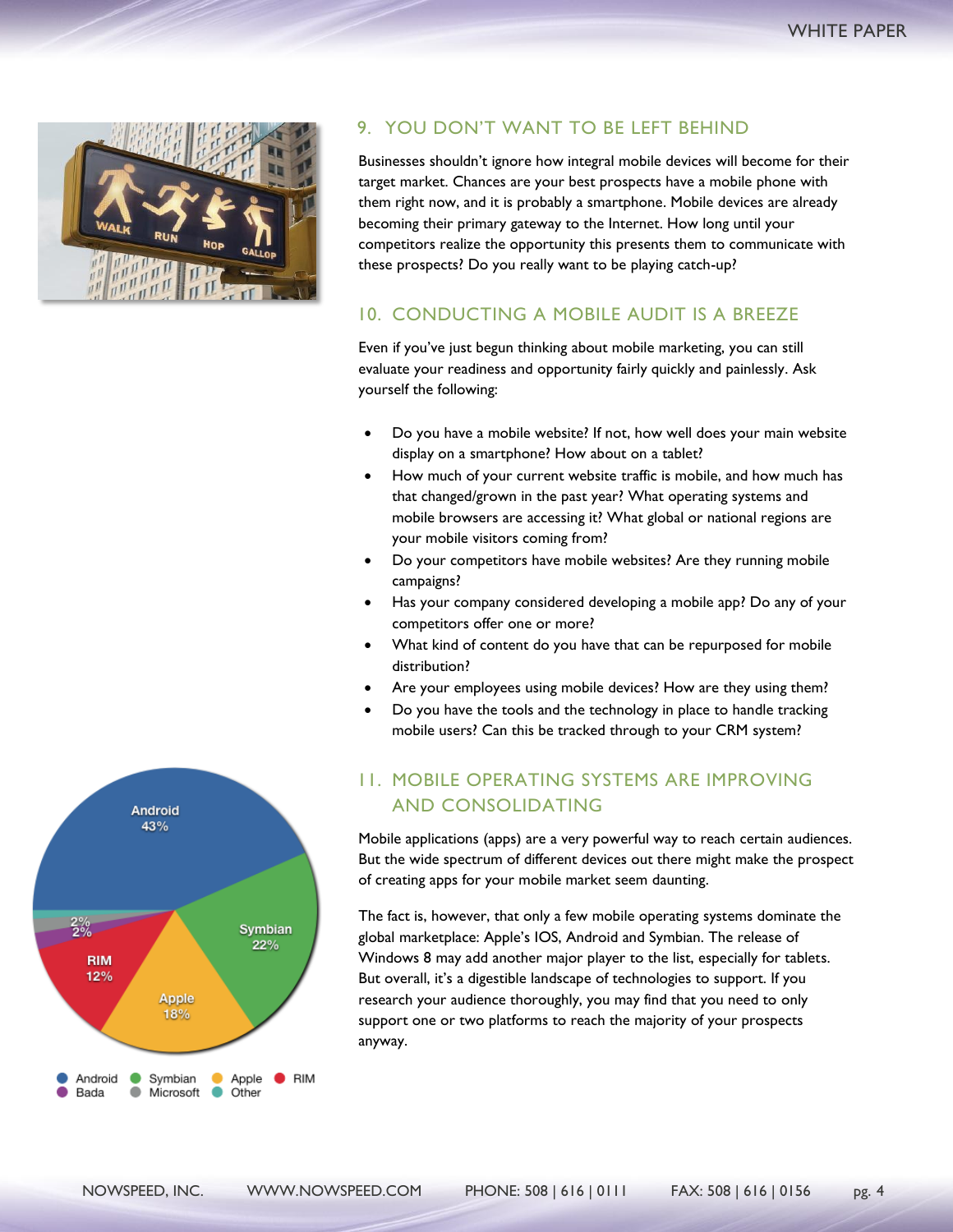## 12. APPS RULE!

Anyone who owns a mobile device will tell you, apps have changed their lives. Whether it is as simple as providing on-the-go access to online banking or a tool that simulates a full-featured recording studio (Garageband), the app market is huge and growing rapidly. Come up with an application that your target market will install and find beneficial, especially if it extends the functionality of your existing products or services, and you can gain some serious traction in your marketplace.

## 13. MOBILE WEBSITES ARE GETTING BETTER, FAST

Back in the days of the flip-phone, mobile websites were some godawful textbased novelty. Now they can be even more compelling than a website on a laptop or desktop computer, especially if they incorporate gesture-based behaviors like swiping to navigate content. Best of all, a single mobile website can support virtually every mobile OS with smart, adaptive website design.

Mobile devices are constantly increasing their screen sizes and resolutions, but the experience of a website on a smartphone with a 4" screen will inherently be different than on a 10" tablet or a 15" laptop. Your website can know what device is accesing it and serve up the right experience for that visitor.

If you haven't already, it's definitely time to start thinking about updating your main website so it accomodates some mobile device best practices, or at least testing the waters with a mobile-specific website(s). Be sure to take into consideration the specific needs and behavior of a mobile device user. Speed and usability become top concerns, and interactivty that relies on a keyboard and precise mouse clicks should be replaced (where possible) by touchscreen gestures.

## 14. CONNECTIVITY IS IMPROVING EXPONENTIALLY

A 2011 focus group studied over 2,000 mobile website users. It had them undertake a wide range of tasks from very specific actions to very general tasks, like web searches on Google. Success rates ranged from 58 to 64 percent. Those are some very poor numbers—approximately equivalent to the success rate of a desktop computer accessing the Internet in 1999. I don't know if you remember what using the Internet was like in 1999. It was probably dial-up; you probably hadn't heard of Google yet. Need I say more?

The same two factors, connectivity and website quality, are the key influencers here. We're already experiencing a quantum shift in connectivity. 3G and 4G networks can match or beat the performance of traditional "wired" access in many cases.

When broadband came in and replaced dial-up, it really changed the game, and we are in the midst of that same degree of transformation. As more and

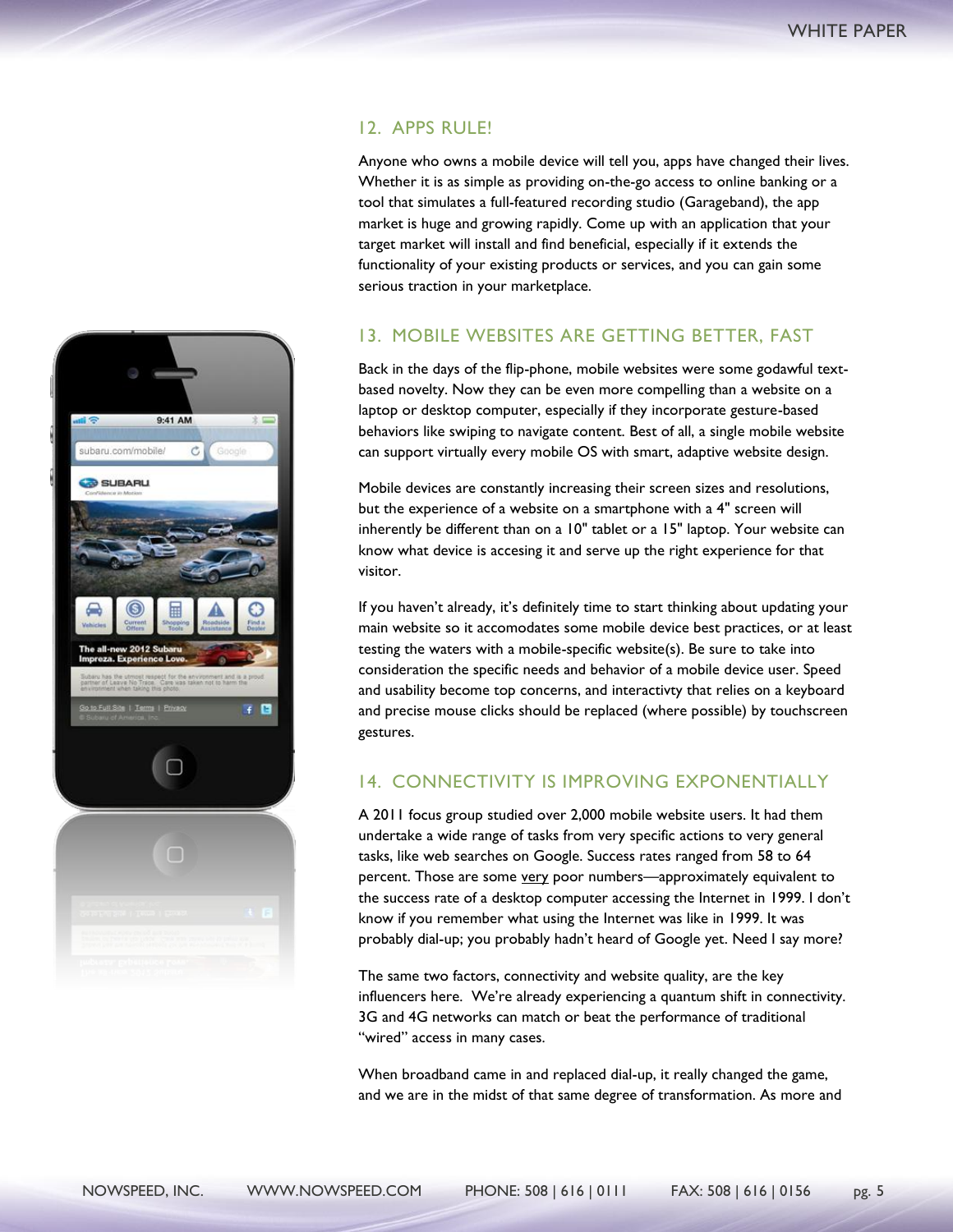more businesses adapt their websites to be mobile-friendly, those success rates will climb to 80 and 90 percent. Don't you wish that in 1999 you knew how important your website would become?

## 15. YOUR MOBILE WEBSITE DOESN'T HAVE TO SUPPORT FLIP-PHONES

Sure, not everybody in your target market has a smartphone or tablet. So what? Non-touchscreen-device owners aren't using the mobile web, and their level of access will soon go the way of the dinosaur.

In the US in 2011, Apple iOS and Android had 77 percent market share in terms of installed OS on mobile devices but represented 90 percent of browser-based page views (neither OS is available on a non-touchscreen device). If your data shows that a significant portion of your audience is still using a basic phone, make sure that SMS is part of the mobile marketing mix.

# 16. APIs MAY ALLOW YOU TO PUSH CONTENT TO MULTIPLE PLATFORMS WITH A CLICK

You might be thinking, "Do I really want another set of marketing assets to manage?" Enter Application Programming Interfaces (APIs). Even a large-scale mobile initiative that might include apps, campaign-specific mobile websites and your main website could be greatly simplified with a single point of content distibution and management. Doing so will require developing and/or integrating with existing APIs.

# 17. YOU CAN TAP INTO THE POWER OF LOCATION-BASED SERVICES

Nearly all smartphones and tablets include GPS functionalty. That means that your device (and your service provider) knows exactly where it is and presumably where you are. Whether or not you find this creepy, locationbased services (LBS) can be the crux of a mobile application, for example, alerting you about a sale going on in the store you're currently shopping in.

LBS might also add depth and functionality to your mobile website. For your visitors, the fact that they can see services, offers and content based on their location is hugely influential.

A couple of quick stats from a recent survey: a person is about 48 percent more likely to engage with an ad that's relevant to their location, and about 56 percent of the folks surveyed said that they were willing to share his or her location for more relevant content.

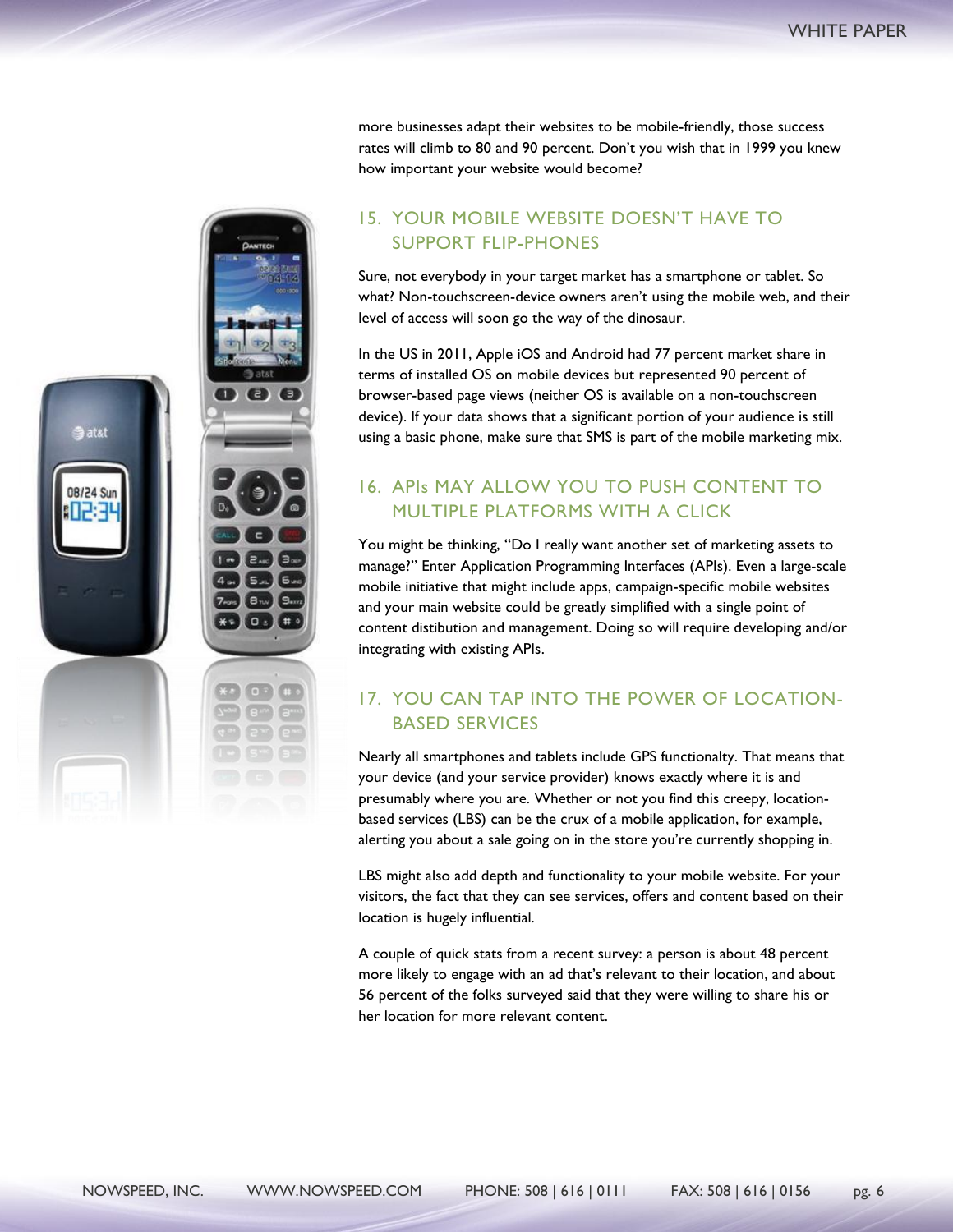## 18. YOUR PROSPECTS ARE ALREADY CHECKING THEIR EMAIL ON THE GO

Email remains a hugely popular personal and business communications medium. There's a good chance that 20 percent or more of your customers and prospects are seeing your email campaigns on their mobile devices first. Addressing this reality may require tweaking your email templates, messaging and offer strategy.

Email best practices such as utilizing short and clear subject lines have become paramount, especially on a 4" smartphone display. Your content must lend itself to text-only consumption, and any offers that you include should be compelling and immediately actionable from a mobile device.

# 19. SMS MAY BE AN EXCELLENT WAY TO REACH YOUR AUDIENCE

Smartphone market share is growing rapidly, but it is still below 50 percent in most global regions. SMS text messaging, on the other hand, works on 99 percent of all mobile phones worldwide. Depending on your target market and line of business, SMS may be the best way to reach your audience via mobile.

Keep in mind, however, that connecting to your audience via SMS requires permission. You'll need to build an opt-in database of mobile phone numbers. Offering something in exchange for permission usually works well, especially if the prospect's mobile phone is required to take advantage of the offer: for example, having participants send a text (preferably to a short code) in order to receive a discount.

## 20. SMS CAMPAIGNS REALLY WORK

RedBox offered customers who responded via text instant discounts on their movie rentals ranging from 10 cents to \$1.50. They gained 1.3 million opt-in prospects as a result. They were recognized by Forrester with a Groundswell Award for the campaign.

## 21. QR CODES ARE MORE THAN A PASSING FAD

QR codes are those funny-looking squares that can be read by smartphones to send a user directly to a website or mobile app. During the month of June 2011 alone, according to one study, 14 million mobile users scanned a QR code or a barcode. Some 58 percent of those users scanned a QR or bar code from their home, while 39 percent scanned from retail stores.

QR codes can be included on anything from business cards to billboards. They provide a great opportunity for retailers to drive shoppers toward coupons and product information, and for businesses to create effective interactive promotions.



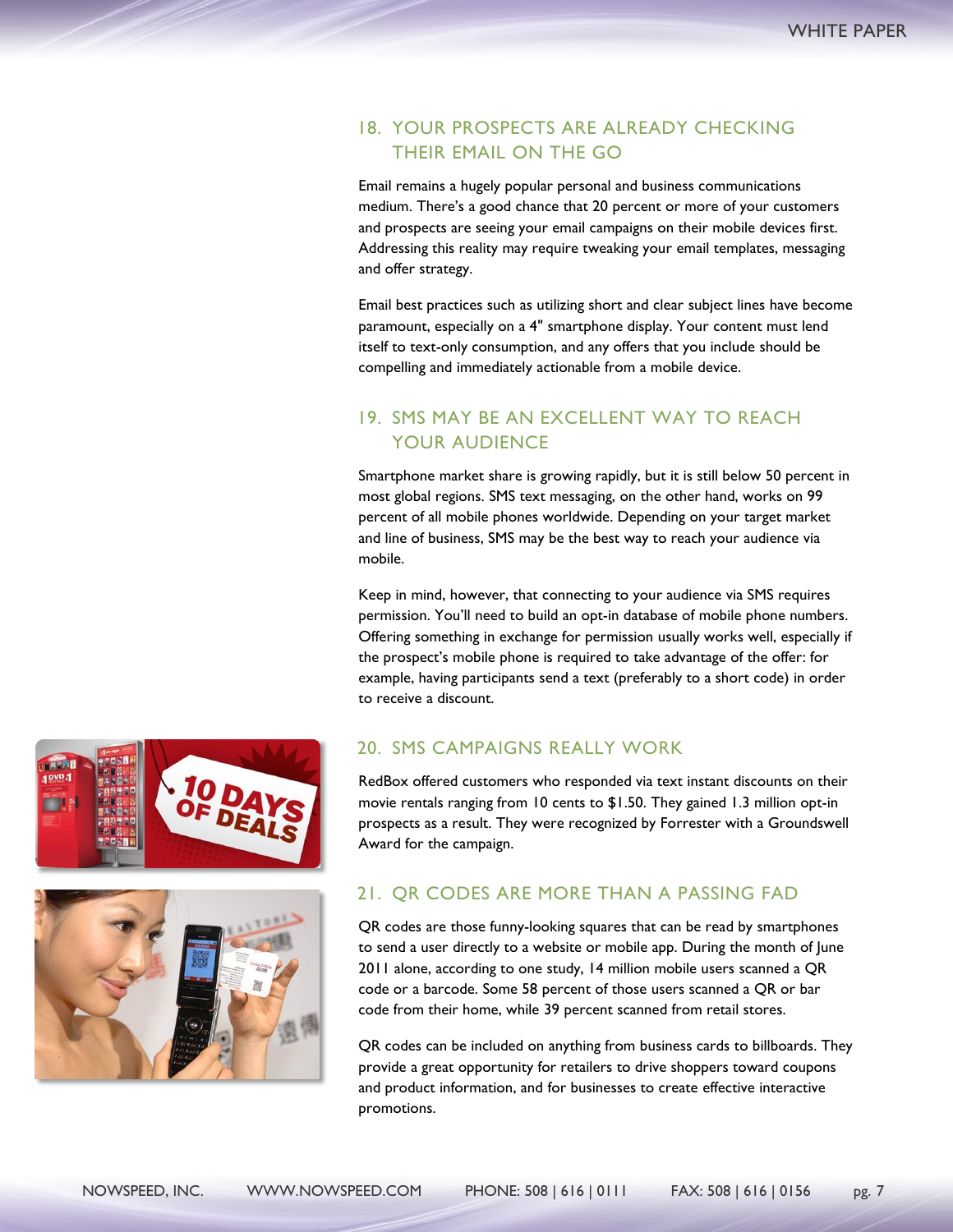

 $1$  Hoss  $0$  d Take a look at what New York City's Central Park did last Arbor Day and

## 22. QR CODES DRIVE ENGAGEMENT

A compelling mobile campaign using QR codes was developed by Central Park, NYC. Smartphones and QR codes were used to augment reality—as visitors walked around Central Park they could scan QR codes on signs placed in strategic locations. A video specific to each location would then play, for example, showing the exact spot where Dustin Hoffman taught his son to ride a bike in Kramer vs. Kramer … very cool.

## 23. MOBILE-SPECIFIC CAMPAIGNS WORK BETTER

Web searches on mobile devices are increasing by 40 percent per year. This growth is cannibalizing search volume from laptops and desktop computers. More and more of your audience is viewing your online assets via their mobile devices, and this is having a measurable impact on campaign performance.

In search advertising today, for example, mobile-only campaigns perform 11 percent better in terms of click-through rate. And that number is likely skewed downward by advertisers who may target mobile users but don't necessarily offer mobile-optimized content. We'll no doubt see an even more dramatic performance gap as best-practices adoption by mobile advertisers and user expectations for mobile-friendly content increase.

## 24. YOUR WORKPLACE WILL BE MOBILE IN 2017

- Mobile devices will replace laptops for many users as their primary business tool.
- Business assets will be in the cloud so that everything can be synced to your mobile devices: emails, documents, etc.
- Your coworkers are going to be walking around with tablets and smartphones to communicate in and out of the office.
- Barring major upheavals in the world markets, Android, Apple iOS, Symbian and possibly Windows 8 will be the platforms that power your mobile devices.

#### 25. WHY NOT BE PREPARED?

Remember the last major sea change for Internet marketing? It started with a handful of social sharing tools and became today's social web. Maybe you're still one of the holdovers—unconvinced that Facebook or Twitter can be beneficial to your business. Maybe you're right.

The point is that it never hurts to be ahead of the game when a game changer is on the horizon. Get started by developing a mobile strategy that includes a test plan, building a permission-based mobile database and creating offers that promise value even when served up on a smartphone screen. Here are some specific steps to take right now: